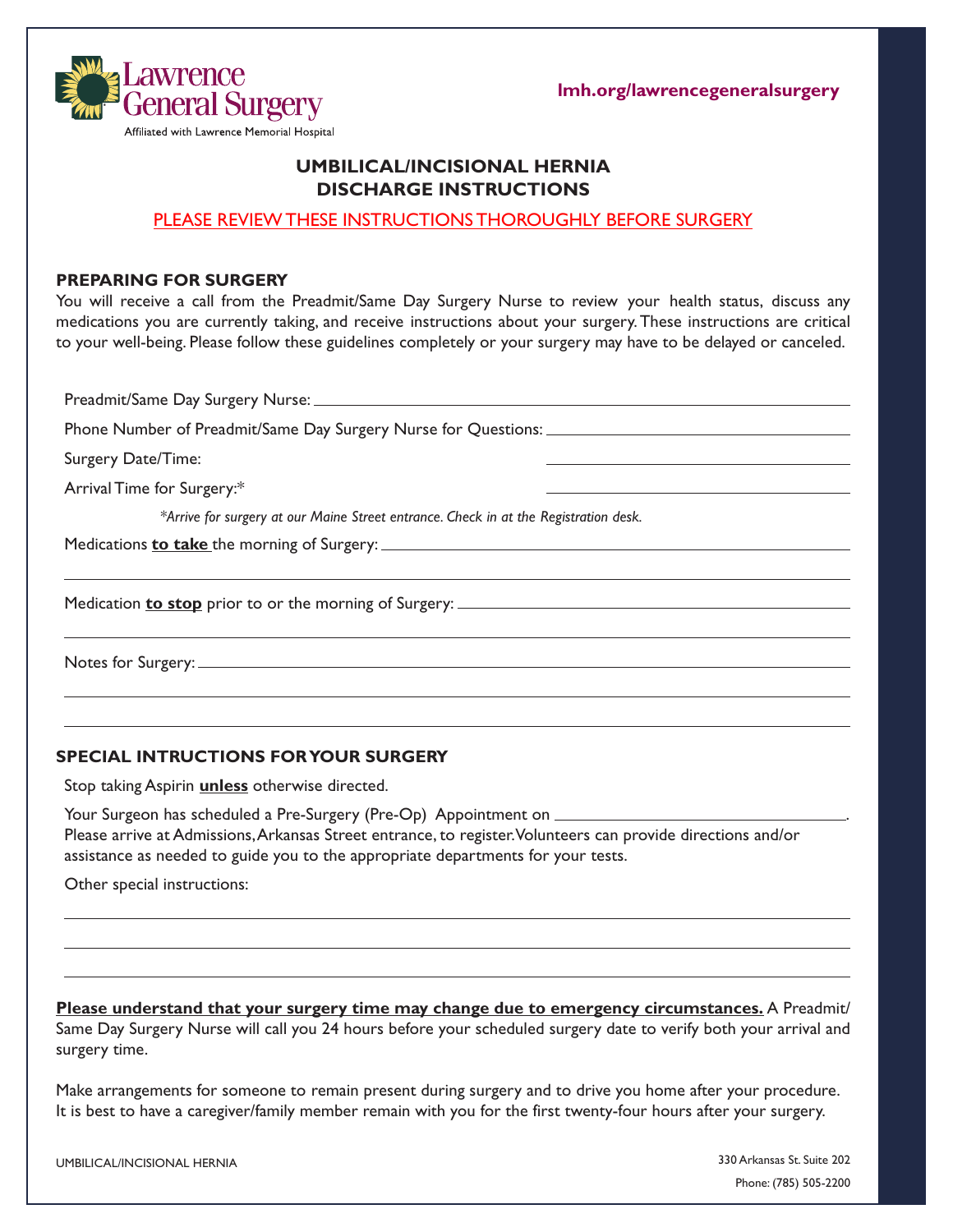

# **DAY OF SURGERY**

#### Before you leave home

Do not eat any food, drink any beverage (including ice, etc.), chew gum or use cough drops/throat lozenges, etc. after 12:00 a.m./Midnight the day of surgery, unless directed. You may brush your teeth or rinse your mouth with a small amount of water; however, do not swallow.

Remove any make-up or nail polish. If you wear contact lenses, remove them and use your eyeglasses. Wear loose, comfortable clothing and shoes.

All jewelry should be removed. It is best to leave all valuables and jewelry at home or with your caregiver/family member.

Bring your photo identification and health insurance card(s).

Arriving at LMH

Check in at the Registration desk just inside the Maine Street entrance at LMH. The registration and nursing staff will prepare you for your procedure. You will have the opportunity to speak with anesthesia and your surgeon before surgery, and we will keep your caregiver/driver up-to-date on your health while you are in surgery.

## **AFTER SURGERY**

Depending on your procedure, you will be released to home from the Recovery Unit, or be transferred to the Post-Surgical Care Floor (Third Floor, West). Once you are home, a nurse will contact you for a health update and to review your discharge instructions.This information is also available through My Patient Portal. You can access this site through our main web page at www.lmh.org/my-patient-portal/.

If you require FMLA paperwork, this may be returned to you via portal too. Please allow a week for completion.

Call the Lawrence General Surgery office at (785) 505-2200 at your first opportunity to schedule a follow-up appointment for 7-14 days after your surgery.

Follow-Up Surgery Appointment with Lawrence General Surgery:

Call at any time if you have questions or notice any signs of infection, experience a fever over 101 degrees, wound redness, increasing pain or swelling, or an odorous, thick discharge. In case of emergency, please call 911 or go to the nearest emergency department.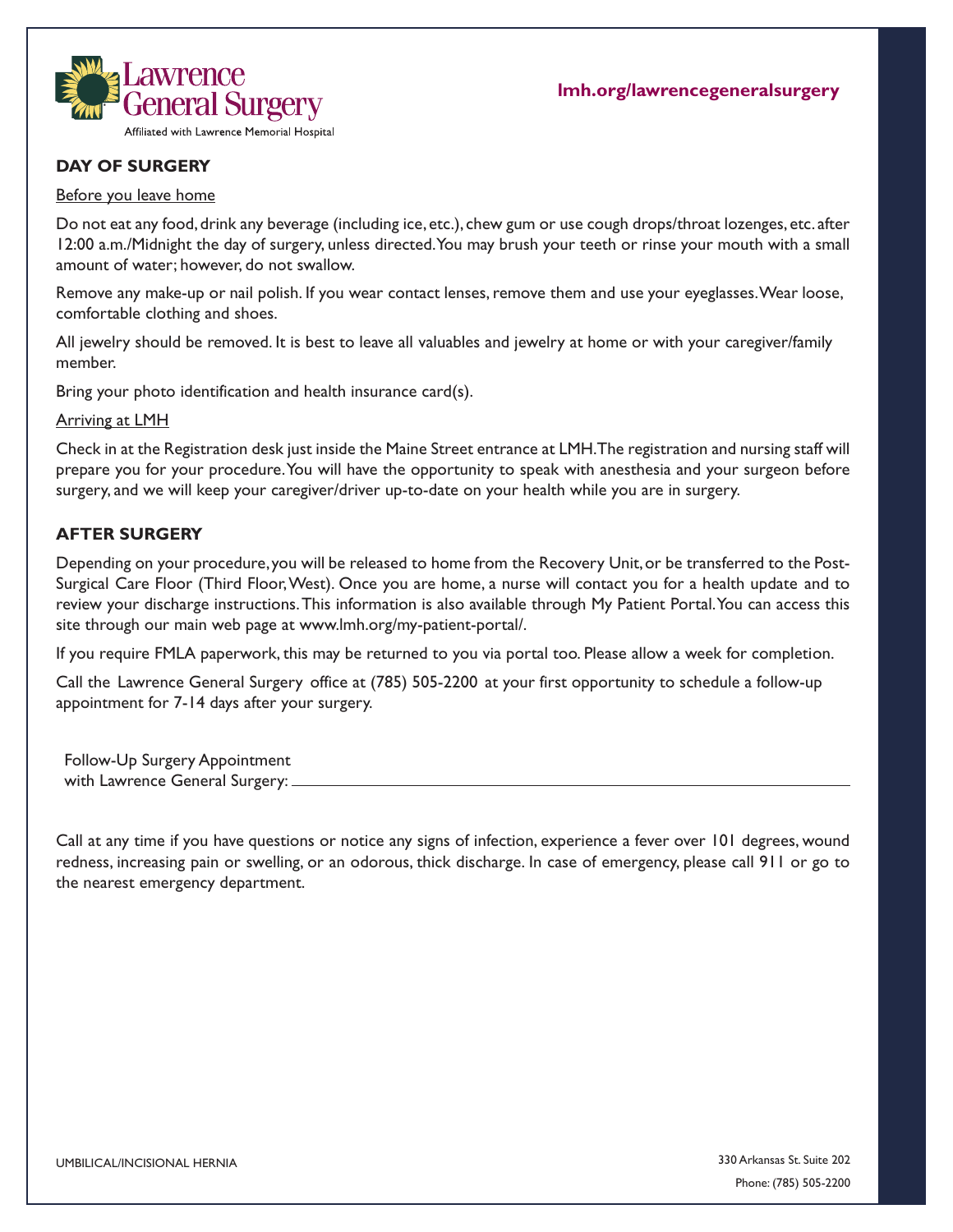

Call at any time if you have questions or notice any signs of infection, experience a fever over 101 degrees, wound redness, increasing pain or swelling, or odorous, thick discharge. In case of emergency, please call 911 or go to the nearest emergency department.

## **OPERATIVE SITE**

There may be swelling of the operative area(s). Bruising can be extensive and extend to the genital area, thigh or abdomen. Apply an ice pack to the operative area(s) intermittently when you get home for the next 1-2 days. The ice pack should not be applied directly to the skin (place a cloth between the ice pack and the area). The ice pack should not be left in place more than 15-30 minutes at a time.

There will be areas of skin numbness, and a firm ridge will appear beneath the scar. As healing progresses, these changes will resolve.

#### **Skin Adhesive Dressing**

No bandage is needed unless the incision starts to drain or ooze. Do not use ointment on the skin adhesive. You may shower the same day as your surgery, but do not soak the incision area(s) for 1-2 weeks.

## Steristrip<sup>™</sup> Dressing

DO NOT remove the Steristrip™ tape(s) from the incision. Keep the area dry for 24 hours. You may shower after this time, but do not soak the incision area(s) for 1-2 weeks. Please keep the dressing in place for 24-48 hours. If you experience draining or the tape causes a skin irritation, please contact the office.

Use additional dressing (gauze, Band-Aid®, etc) as needed to cover any drainage from the incision.

## **PAIN CONTROL**

After the local anesthetic wears off, pain medication may be needed. Begin taking pain medication as soon as discomfort begins and as directed thereafter. Pain medications may have side effects like nausea, vomiting and constipation. Please call the office if you have questions about your pain control.

#### Mild Pain

Acetaminophen (Tylenol®) ibuprofen (Advil® or Motrin®) or naproxen (Aleve®) are acceptable medications to take for mild pain.

#### Severe Pain

Take the prescription medication provided by your doctor in addition to a form of ibuprofen (Advil® or Motrin®).

DO NOT drive or drink alcohol while taking prescription pain medication.

DO NOT take ibuprofen (Advil<sup>®</sup> or Motrin<sup>®</sup>) or naproxen (Aleve®), if it bothers your stomach, you have kidney disease or you are taking Toradol (ketorolac).

DO NOT take acetaminophen (Tylenol®) while using other medications which also contain acetaminophen, such as Lortab or Percocet.

## **BOWEL and BLADDER FUNCTION**

If you are unable to urinate within 6-8 hours of arriving at home, call your doctor. A stool softener (Colace®or equivalent) is often recommended for a few weeks after surgery. Laxatives (Milk of Magnesia or Miralax®) are permissible and often needed if you are taking prescription pain medication.